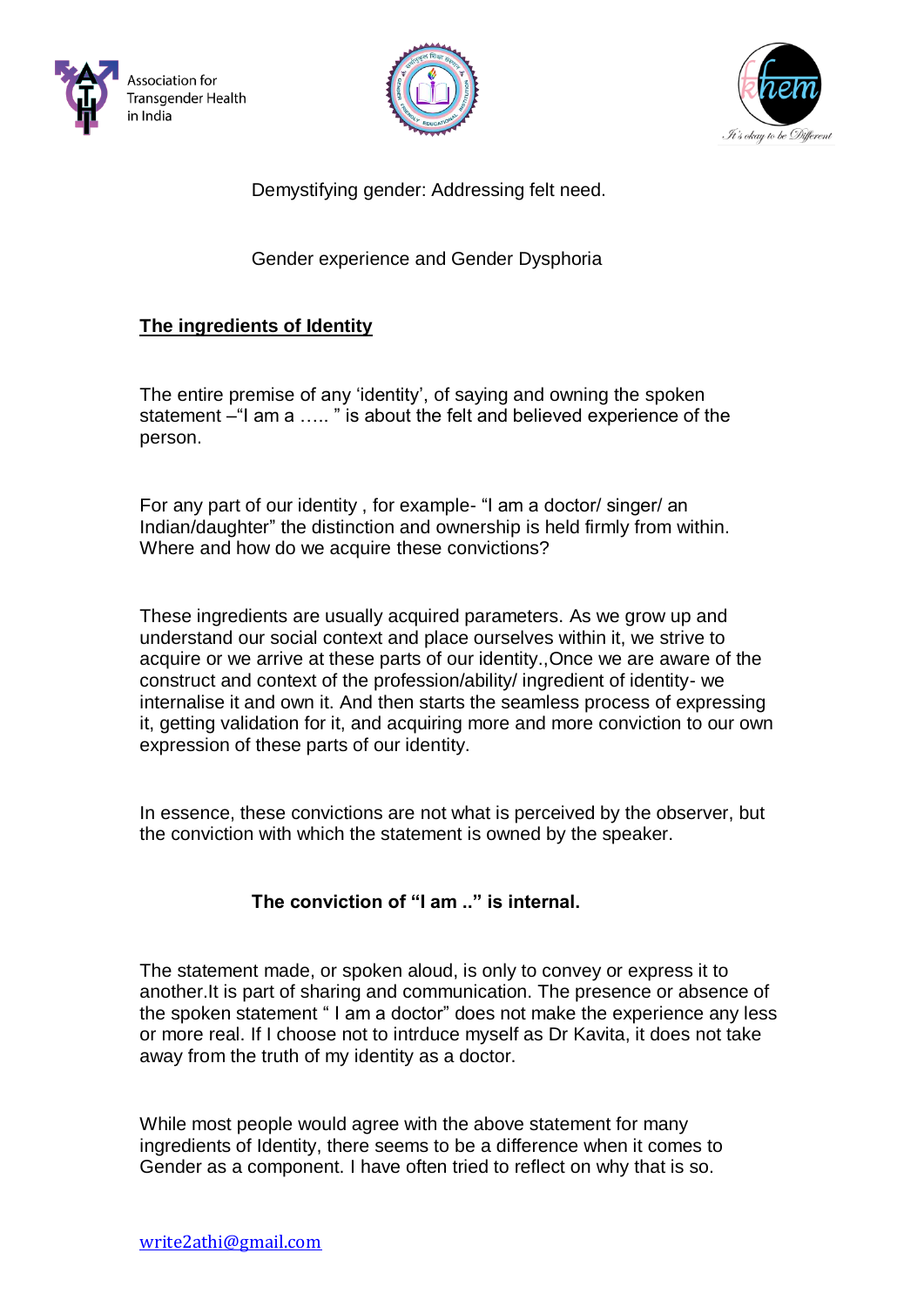





### **Who owns my gender?**

Is gender truly assigned by another? Or is it mine to recognise and own for myself. Till quite recently, I would mostly meet families ,as well as doctors ,who would speak about the sex and the gender of any person as synonymous. Indeed, many trans individuals themselves would arrive confused about whether it was even possible to feel the way they did. They would often ask, is it okay to feel like this?

This is like asking – if I am tasting a mango as sweet, or ice as cold, is it okay to experience that as sweet or cold? How can anyone else validate the felt internal experience of an individual. Indeed, how can something felt and experienced as real, be anything but true to the individual.

The problem is not in the felt experience, which is as real as for anyone else. The problem is that it clashes with the "notional" and taught experience of boundaries and stereotypes. The binary gender stereotype. The "conform to belong" stereotype.

This is often the experience of many of the "trans" individuals I meet or have met.In my clinical knowledge and experience, from witnessing lived experiences of trans individuals, the difference between being assigned a gender at birth and arriving at the awareness of one's own gender identity,are two different processes.However, the difference seems to be available to only those, for whom they have not been in sync. For the majority, these two processes occur simultaneously and in parallel.

How and when they express it , to themselves or to others is varied. However, the experience itself is real and felt deeply and held with conviction within.

#### **Process of the assigned gender**

A baby's cognition is not developed to understand the construct of "gender". A child has no apparent knowledge of their own gender. The assigned gender process is conducted by adults around them. This process is necessarily based on the presence of identifiable physical characteristsics primarily the external genitalia alone. No other characteristic is usually factored into the assigned gender of a child. This in itself defies the definition of gender. It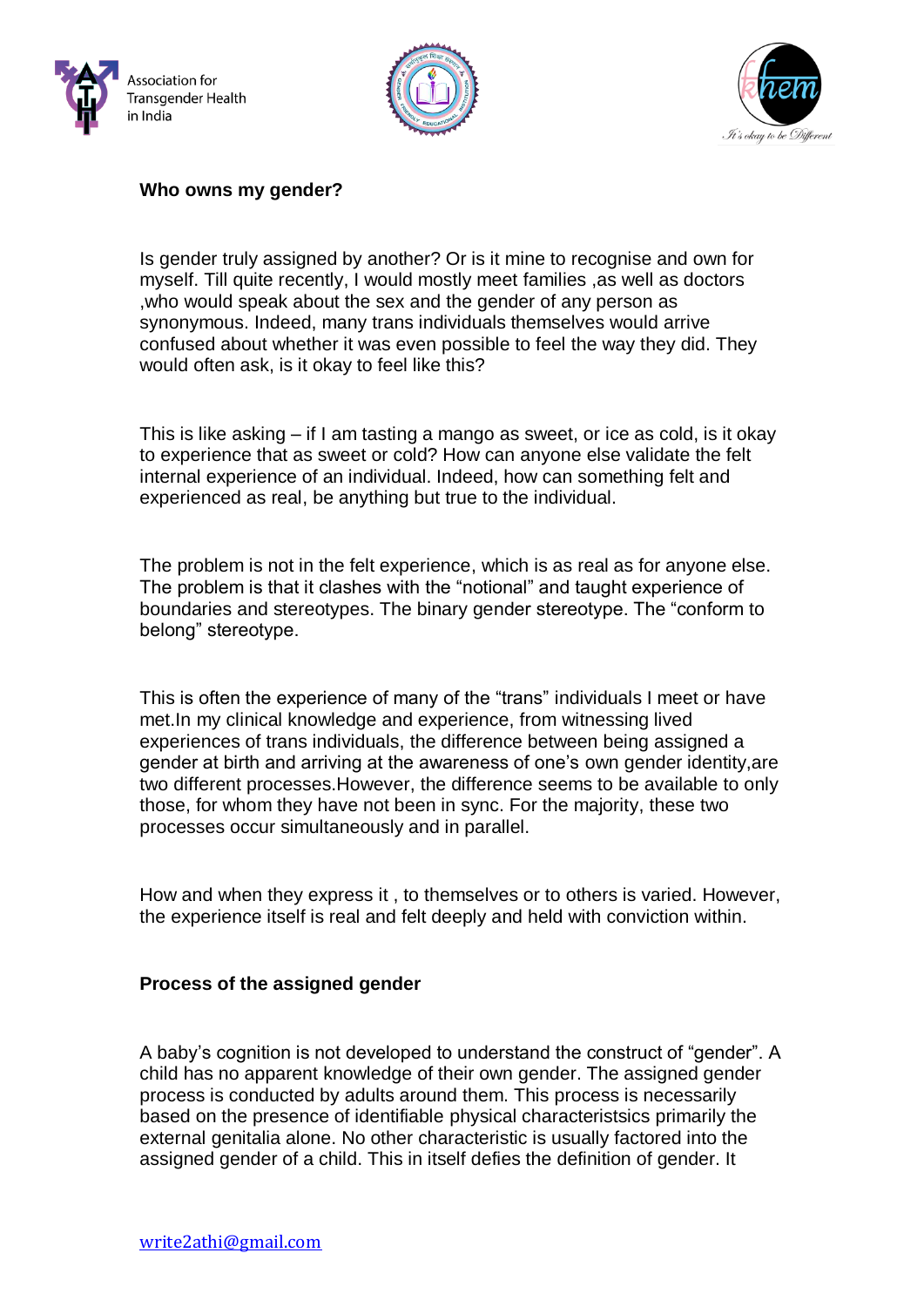





relates to the concept of sex- NOT gender. However, for many decades these two concepts were seen as synonymous. In many minds, this is still so.

### **Arriving at the awareness of own gender**

As children grow, we introduce them to the concept of gender. "*Boys do this, wear this, say this , play this… versus girls do something else."* These gender stereotypes are narrated and omnipresent without the mindfulness of another possibility. Most children as they grow will try to adopt one of them and then only try to evaluate this experience within . They look for any examples around them, and sometimes try to conform to one or the other despite not being able to feel at peace within.

But internal experiences do not have comparisons. If the only way I have ever felt about being a girl is "uncomfortable"- how will I know whether every girl feels this way or not.

Some find out earlier that there is another quality to the experience, others will wait and internalise the experience without analysing it. Another subset might express it aloud without reservation, and yet another may be not attending to the gender construct at all at a particular age. The variety is immense and the journey is unique to each.

The experience of this journey is only truly felt by the individual. Regardless of its expression or communication to others, or its manifest , it can only be known by people who experience the difference between the two processes, and no one else. There is no scientific evidence available at this time that can attribute a 'trans identity/expression' to any other parameter. There is no known contribution of the 'biological sex" in the knowledge of one's gender. Indeed, the biological or assigned sex is mostly the cause of distress due to its mismatch with the felt and known gender.

#### **The expression of gender identity to others**

Many mental health professionals or families I meet , look for expressions of gender identity at various ages. Indeed, in my initial years at the gender clinic, this was the most meticulous part of the history taking that I would do. Did this trans-individual ever dress or try to act like the desired gender. How and when did they first tell anyone about how they felt. Are they articulate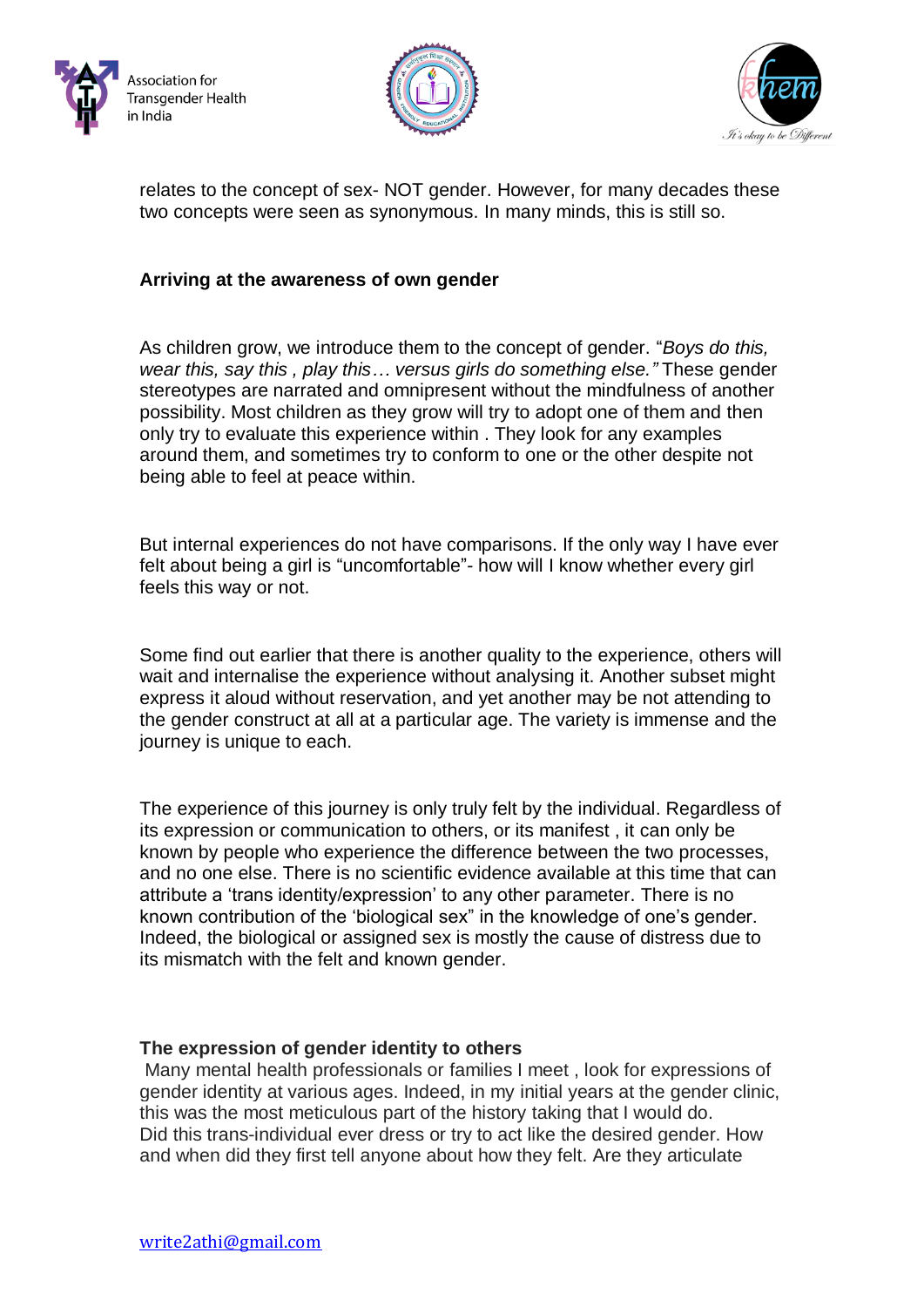





enough to represent their inner world, and what does their inner world look like. How and what does the dysphoric element come from? Etc etc.

In that journey I learnt more and more, how diverse the expression could be. How each person on this journey was unique . I also came to understand that trying to prove to a stranger ( in authority ) that their internal world had "enough of the desired gender" was a task only a few could feel comfortable with. I grew to respect the confidence and courgae it took to do this . I grew more and more humble when I witnessed the stories of strife, pain, utter terror, anxiety , despair and yet resilience and courage that I had the privilege to hear. And I also started wondering about how it ended up being such a lonesome journey for each and every one of them.

### **Who holds the distress and the dysphoria? A systemic perspective.**

In the Indian experience, the fear, the utter terror of being ousted or excluded from the community, the family, the school seems to be often held alone by the trans individual. The experience of coming out, of telling anyone, is in itself one of the biggest distress creating milestones. In many individuals, it's a milestone that they have to work hard to achieve, with no certainty about the outcome or support thereafter.

Where, when, to whom and how – should I come out? Should I tell the employer? Should I tell my parents, or my friends first. Will it affect my sibling's "marriage worthiness"? Will my family lose face? Will I bring shame to my family? Will my parents survive this?

The distress of the parents, once they become aware, is yet another dysphoric element. Who handles that?

Who holds this anxiety? Who owns the dysphoria of the larger family that is now faced with the experience of "coming out" to the next circle of connectedness?

And so, the journey progresses. With the trans- individual at the core. Navigating the systems of employment, religious community and the other threads of our social fabric. The eyes that look at them are many, some with curiosity, some wonder, some suspicion, and fear and often in derision or disbelief. The many versus the one. The many focused on one.

I ask you, the reader, who would not be distressed in such a situation? Who would not cower, be depressed, even hopeless when confronted with days, weeks, years of this?

The question that often arises in me is:

Is that the innate nature of the felt gender identity or is that the larger clash of the social construct and the marginalization of an uncertain minority by an unaware but self- certain majority.